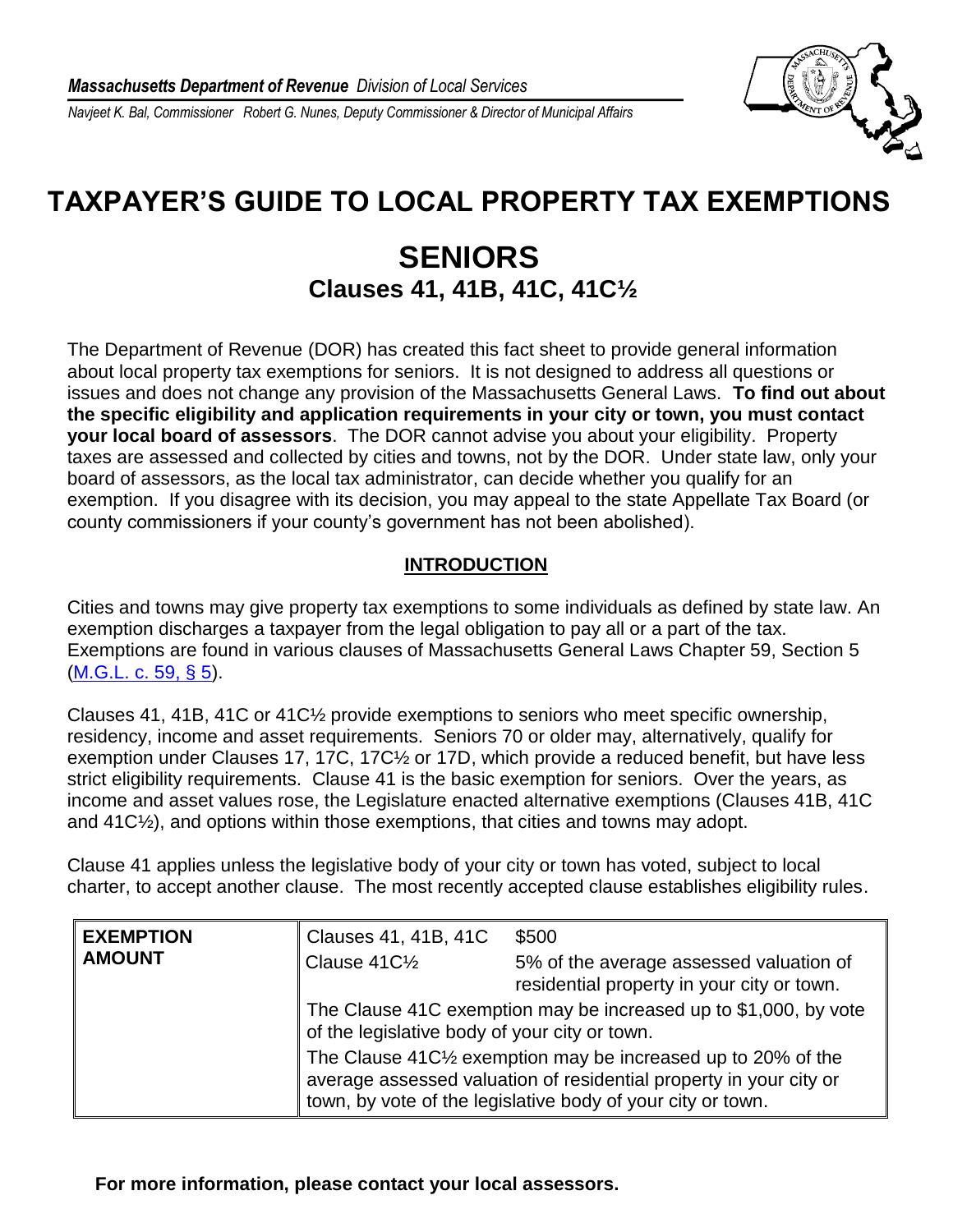| <b>APPLICATIONS</b>                       | You must file an application each year with the assessors in the city<br>or town where your property is located. An application for Clause<br>41, 41B or 41C is due on December 15, or three months after the<br>actual tax bills are mailed, whichever is later. An application for<br>Clause 41C <sup>1/2</sup> is due on the earlier abatement application deadline<br>for the fiscal year, which is the same day that the first actual tax<br>payment for the year is due. Filing on time is required. By law,<br>the assessors may not waive this filing deadline, nor act on a<br>late application, for any reason. Filing an application does not<br>entitle you to delay your tax payment. |
|-------------------------------------------|----------------------------------------------------------------------------------------------------------------------------------------------------------------------------------------------------------------------------------------------------------------------------------------------------------------------------------------------------------------------------------------------------------------------------------------------------------------------------------------------------------------------------------------------------------------------------------------------------------------------------------------------------------------------------------------------------|
| <b>DOCUMENTATION</b>                      | You must provide the assessors with whatever information is<br>reasonably required to establish your eligibility. This information<br>may include, but is not limited to:<br>1. Birth certificates.<br>2. Evidence of ownership, domicile and occupancy.                                                                                                                                                                                                                                                                                                                                                                                                                                           |
|                                           | 3. Income tax returns, bank and other asset account statements.                                                                                                                                                                                                                                                                                                                                                                                                                                                                                                                                                                                                                                    |
| <b>NUMBER OF</b><br><b>EXEMPTIONS</b>     | With limited exceptions, you may only receive one exemption under<br>M.G.L. c. 59, $\S$ 5. If you qualify for more than one, you will receive<br>the one that provides the greatest benefit. You may receive an<br>exemption and if qualified, defer all or a part of the balance of the<br>reduced tax.                                                                                                                                                                                                                                                                                                                                                                                           |
| <b>ELIGIBILITY</b><br><b>REQUIREMENTS</b> | You must satisfy tests relating to age, domicile, ownership,<br>occupancy, annual income and assets. All eligibility requirements<br>must be met as of July 1 of the tax year. (The fiscal year of cities<br>and towns begins July 1 and ends the following June 30.)<br>If you own the property with someone who is not your spouse, for<br>example, your children or other relatives, then each of the other co-<br>owners must also satisfy the annual income and asset tests.                                                                                                                                                                                                                  |
| <b>AGE</b>                                | You must be 70 or older.<br>For Clauses 41C and 41C <sup>1</sup> / <sub>2</sub> , the eligible age may be reduced to 65<br>or older, by vote of the legislative body of your city or town.                                                                                                                                                                                                                                                                                                                                                                                                                                                                                                         |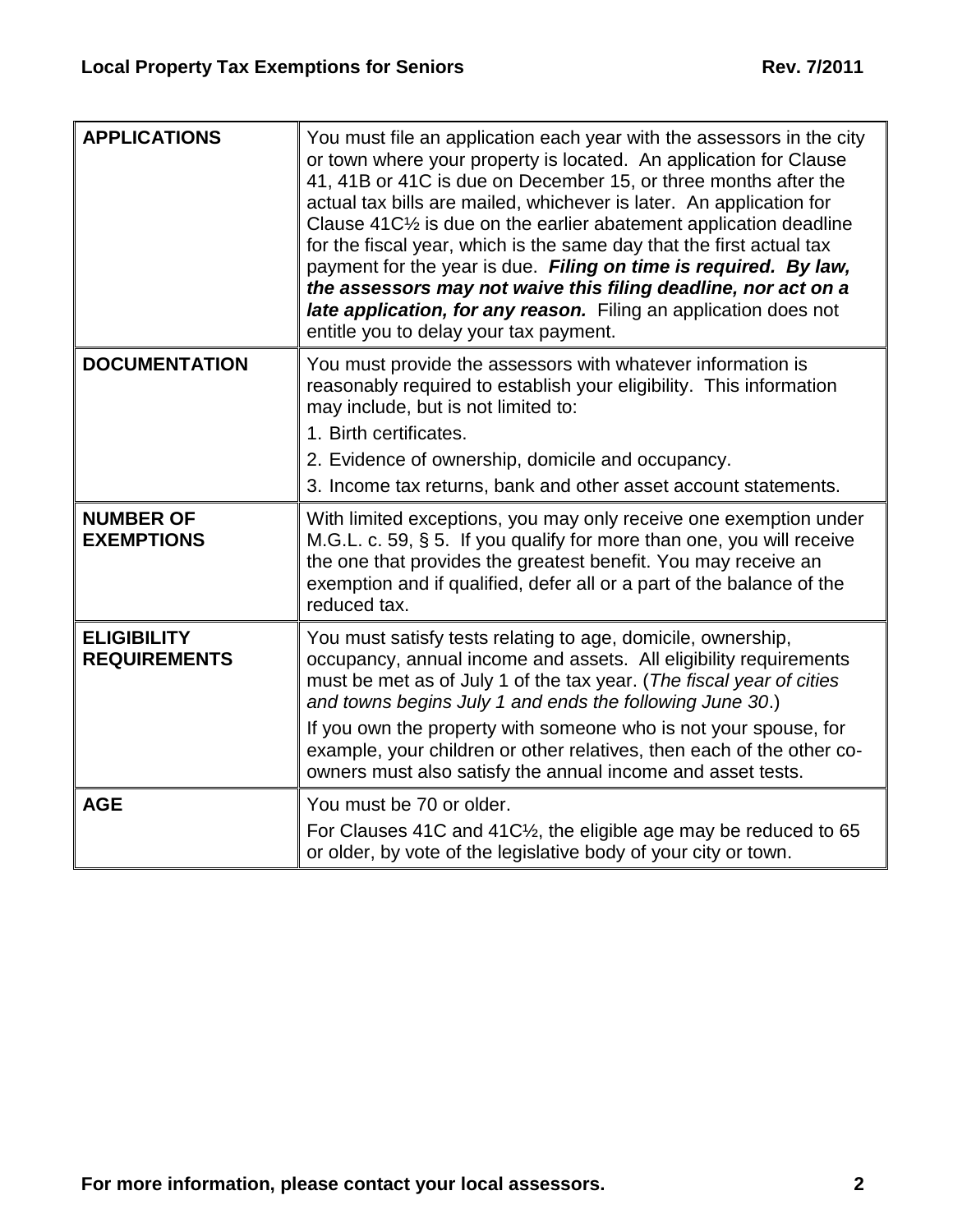| <b>OWNERSHIP AND</b><br><b>DOMICILE</b> | You must own and occupy the property as your domicile. Your<br>domicile is where your principal and legal home is located, your<br>family, social, civic and economic life is centered and you plan to<br>return whenever you are away. You may have more than one<br>residence, but only one domicile.<br>For Clauses 41B, 41C and 41C1/ <sub>2</sub> , you must also have had a                                                                                                                  |
|-----------------------------------------|----------------------------------------------------------------------------------------------------------------------------------------------------------------------------------------------------------------------------------------------------------------------------------------------------------------------------------------------------------------------------------------------------------------------------------------------------------------------------------------------------|
|                                         | domicile in Massachusetts for 10 consecutive years before the tax<br>year begins, and have owned and occupied the property, or any<br>other property in Massachusetts, for any 5 years. The 10 year<br>continuous domicile requirement for Clause 41C1/2 may be reduced<br>to 5 years, by vote of the legislative body of your city or town.<br>1. Under Clauses 41, 41B and 41C, your ownership interest must                                                                                     |
|                                         | be worth at least \$4,000. You may own this interest solely, as a<br>joint owner or as a tenant in common. If you own the property<br>with someone who is not your spouse, your exemption will be<br>equal to the same percentage of the exemption as your<br>ownership interest in the property, for example, 50% if you are a<br>joint owner with one other person.                                                                                                                              |
|                                         | 2. If you hold a life estate in the domicile, you are the owner.                                                                                                                                                                                                                                                                                                                                                                                                                                   |
|                                         | 3. If your domicile is held in a trust, you are the owner only if:                                                                                                                                                                                                                                                                                                                                                                                                                                 |
|                                         | a. You are a trustee or co-trustee of that trust, and                                                                                                                                                                                                                                                                                                                                                                                                                                              |
|                                         | b. You have a sufficient beneficial interest in the domicile.                                                                                                                                                                                                                                                                                                                                                                                                                                      |
| <b>INCOME LIMITS</b>                    | Your income (gross receipts) for the previous calendar year cannot<br>exceed a specified limit. Each clause has a different limit.                                                                                                                                                                                                                                                                                                                                                                 |
|                                         | Gross receipts means income from all sources and is broader<br>than taxable income for federal or state income tax purposes.<br>Ordinary business expenses and losses are deducted but not<br>personal or family expenses. If you received income from social<br>security or certain public pensions systems in the prior calendar<br>year, the assessors will deduct a "minimum social security"<br>allowance, which is set by the DOR each year.                                                 |
|                                         | If you are single, your allowable gross receipts can range from<br>\$6,000 (Clause 41) to the limit for the "circuit breaker" state income<br>tax credit for single non-head of household filers (Clause $41C\frac{1}{2}$ ). If<br>you are married, the limit is based on the combined gross receipts<br>of you and your spouse and ranges from \$7,000 (Clause 41) to the<br>limit for the "circuit breaker" state income tax credit for single non-<br>head of household filers (Clause 41C1/2). |
|                                         | For Clauses 41, 41B and 41C, the gross receipts limit may increase<br>annually by the percentage increase in the Consumer Price Index<br>(CPI) determined by the DOR each year. This increase applies only<br>if the legislative body of your city or town has voted, subject to local<br>charter, to accept this local option.                                                                                                                                                                    |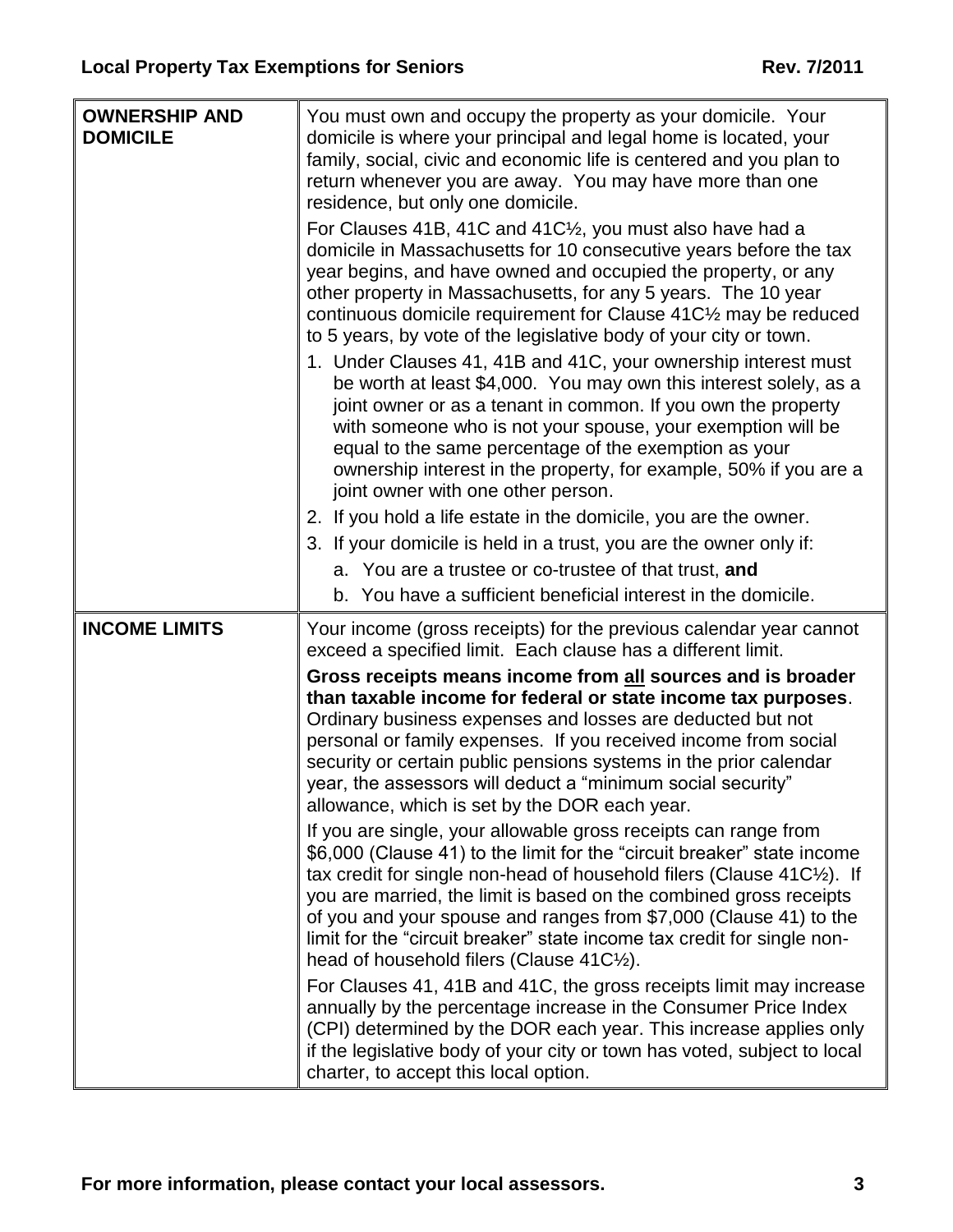$\overline{a}$ 

| <b>ASSET LIMITS</b>                            | Your assets (whole estate) on July 1 cannot exceed a specified<br>limit. Each clause has a different limit.                                                                                                                                                                                                                                                                                                                                                                                                                                                              |  |
|------------------------------------------------|--------------------------------------------------------------------------------------------------------------------------------------------------------------------------------------------------------------------------------------------------------------------------------------------------------------------------------------------------------------------------------------------------------------------------------------------------------------------------------------------------------------------------------------------------------------------------|--|
|                                                | Whole estate means all assets to which you have legal title<br>and access as sole, joint owner or trustee that contribute to<br>your total worth. The value of the applicant's cemetery plots,<br>registered motor vehicles, wearing apparel and household furniture<br>and effects located in the domicile is not included in the calculation<br>of the applicant's whole estate. In addition, the value of the<br>domicile is generally not included, but depending on the clause,<br>portions generating income or over a certain number of units may<br>be included. |  |
|                                                | If you are single, your allowable whole estate can range from<br>\$17,000 (Clause 41) to \$40,000 (Clause 41C). If you are married,<br>the limit is based on the combined whole estates of you and your<br>spouse and ranges from \$20,000 (Clause 41) to \$55,000 (Clause<br>41C). There is no asset limit under Clause 41C1/2.                                                                                                                                                                                                                                         |  |
|                                                | For Clauses 41, 41B and 41C, the whole estate limit may increase<br>annually by the percentage increase in the CPI determined by the<br>DOR each year. This increase applies only if the legislative body of<br>your city or town has voted, subject to local charter, to accept this<br>local option.                                                                                                                                                                                                                                                                   |  |
| <b>APPEALS</b>                                 |                                                                                                                                                                                                                                                                                                                                                                                                                                                                                                                                                                          |  |
| <b>Appellate Tax Board</b>                     | The Appellate Tax Board (ATB) is an independent, quasi-judicial<br>state board that hears taxpayer appeals from local assessors'<br>decisions on property tax abatements and exemptions. If county<br>government has not been abolished, appeals may be made to the<br>county commissioners instead, but assessors may and usually do<br>transfer those appeals to the ATB. ATB decisions may be<br>appealed to the Appeals Court and, ultimately, to the Supreme<br>Judicial Court.                                                                                     |  |
|                                                | You can obtain the ATB's <i>quide</i> to the property tax appeal process<br>from its website (www.mass.gov/atb) or by calling 617-727-3100.                                                                                                                                                                                                                                                                                                                                                                                                                              |  |
| <b>Appeal of Action of</b><br><b>Assessors</b> | You have three months from the date of the assessors' decision on<br>your exemption application to appeal to the ATB. If the application<br>was deemed denied, your appeal must be filed within three months<br>of the deemed denied date. The ATB cannot hear the appeal if it is<br>not filed within the deadline. As a general rule, if the real estate<br>tax on your domicile is over \$3,000, you must also have paid each<br>actual tax installment on time.                                                                                                      |  |